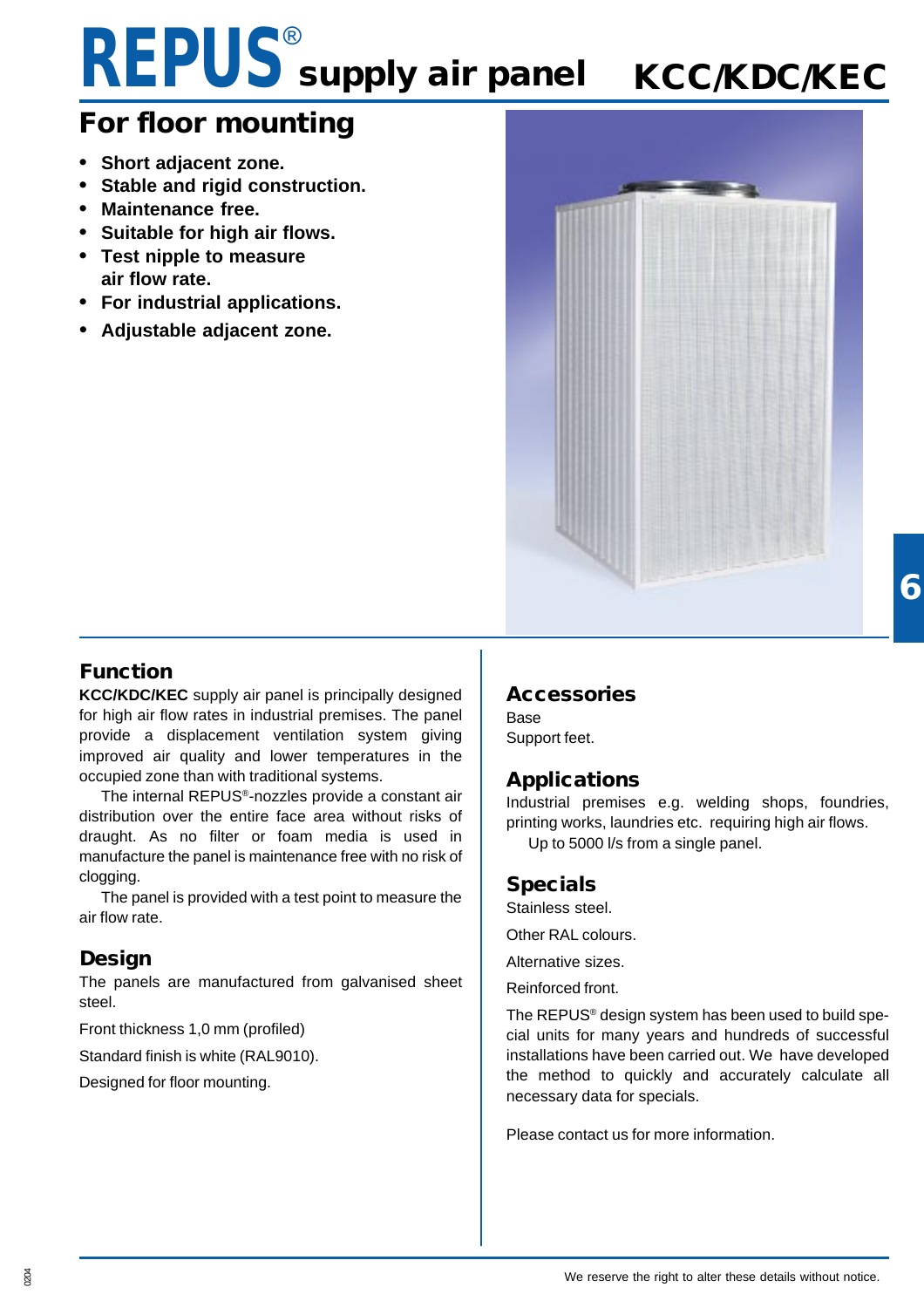## **REPUS** supply air panel KCC/KDC/KEC ® **supply air panel**

#### **Technical data**

Pressure drops, sound data and adjacent zone are given in the diagrams. Sound levels are shown at 10 m² Sabine.

#### **Dimensions and weights**

| Size            | ød  | н    | в    | kg  |
|-----------------|-----|------|------|-----|
| <b>KCC 2008</b> | 630 | 2000 | 795  | 90  |
| <b>KCC 2012</b> | 800 | 2000 | 1195 | 145 |
| <b>KDC 2008</b> | 630 | 2000 | 795  | 100 |
| <b>KDC 2012</b> | 800 | 2000 | 1195 | 150 |
| <b>KEC 2012</b> | 800 | 2000 | 795  | 105 |
| <b>KEC 2012</b> | 630 | 2000 | 1195 | 175 |



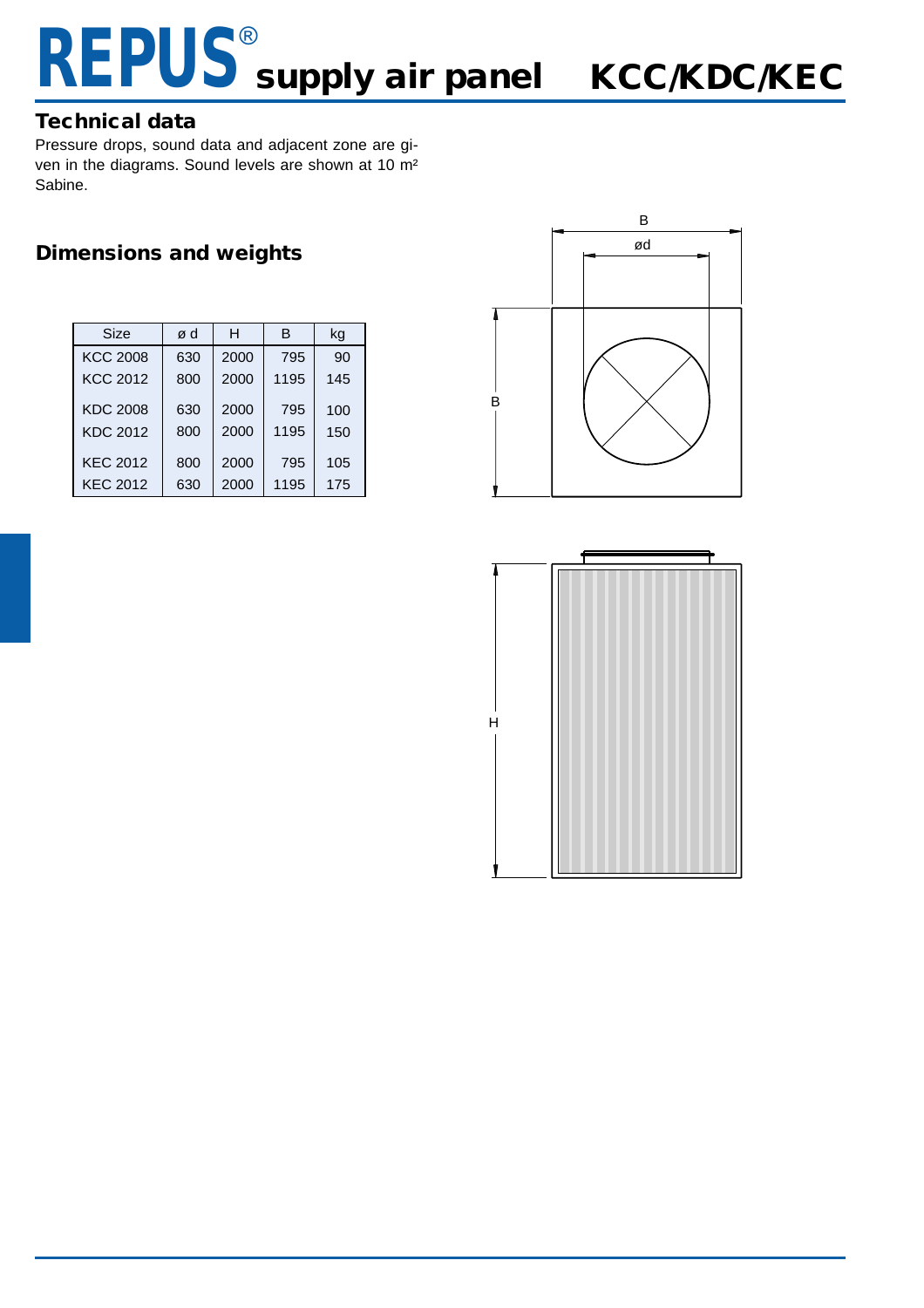# **REPUS**® **supply air panel KCC/KDC/KEC**

#### **Product code**

|                   | aaabbbb.ccc |  |
|-------------------|-------------|--|
| <b>Type</b>       |             |  |
| $KCC = Two-way$   |             |  |
| $KDC = Three-way$ |             |  |
| $KEC = Four-way$  |             |  |
|                   |             |  |
| Size              |             |  |
| 2008, 2012        |             |  |
|                   |             |  |
| ot size in mm     |             |  |

630, 800

#### **Accessories**

KCCB.aa

Base heigt 100 mm 63 = KCC,KDC,KEC 2008 80 = KCC,KDC,KEC 2012



#### **Descriptive text**

REPUS® supply air panel.

Type................

The panel must be equipped with REPUS® nozzles for internal air distribution. Material: Galvanised sheet steel Paint: White (RAL 9010)

#### **Commissioning**

A test nipple is fitted to the Displacement Panel for measuring the internal pressure.

Connect a suitable measuring device to the test nipple with a flexible hose and then adjust the inlet damper to provide a pressure as indicated on the attached diagram.

**Please note that this is not the total pressure shown on the main leaflet.**

#### **Maintenance**

The panel is designed for ease of maintenance. The front is easy to dismantle if cleaning is necessary. To clean the panel use a damp cloth and a mild detergent

#### **Installation**

The panels are designed for floor mounting..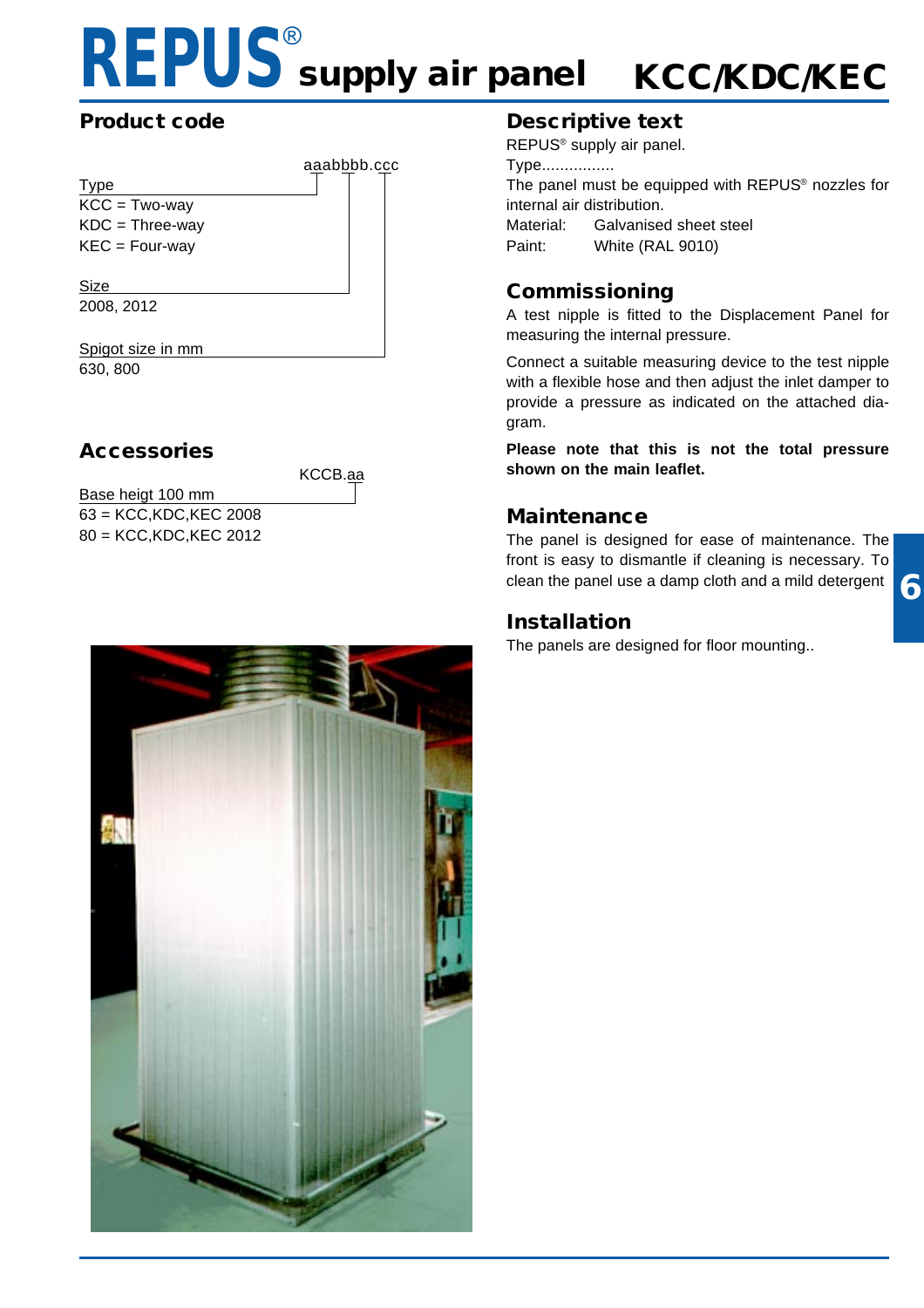### **REPUS** supply air panel KCC/KDC/KEC ® **supply air panel**



#### **KCC 2008.630**

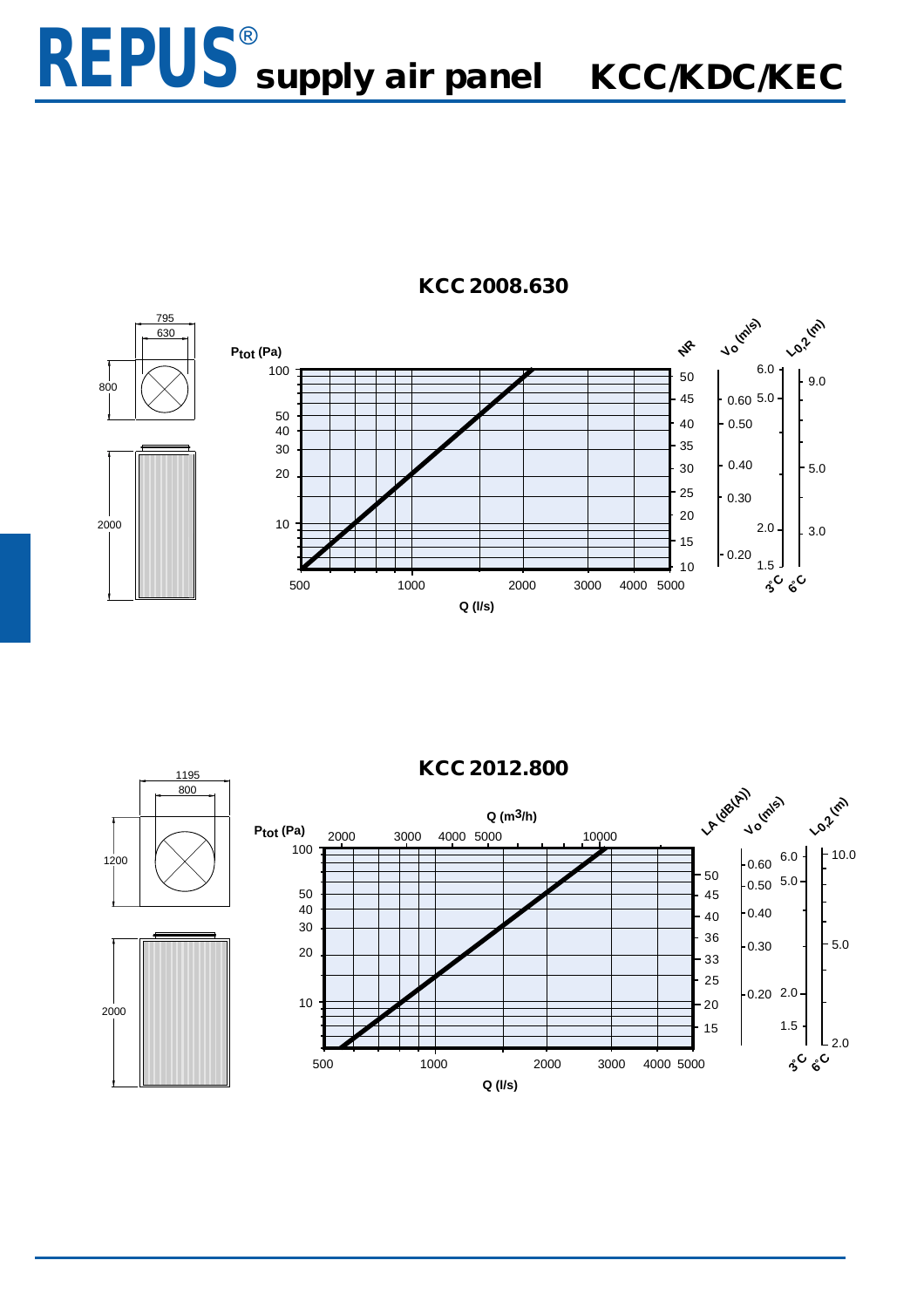

**KDC**



#### **KDC 2008.630**